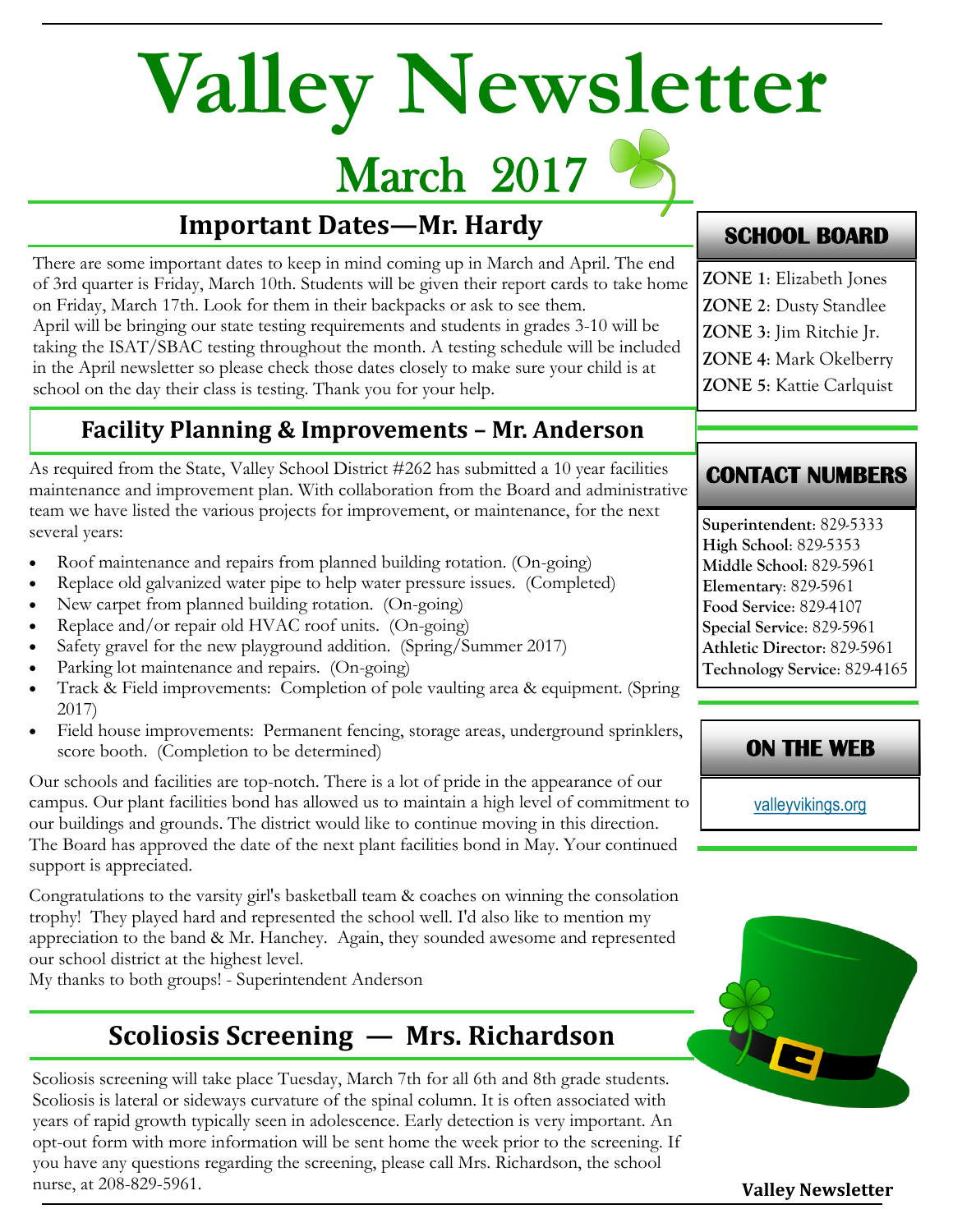#### **Girls Basketball — Mrs. Kohtz**

I would like to congratulate the girls' basketball team on winning the consolation championship at the state basketball tournament Feb. 16th-18th. The team had to work hard to earn the trip to the state tournament by beating Shoshone in the district tournament second place game, and beating Grace in a playoff game in American Falls on Feb. 11th. I would like to thank the community for your support. It is always nice to see the gym filled with Viking fans. Also, thank you to all Valley players, coaches, fans, students, and band members for showing great sportsmanship and support for our team and making this a great season.

#### **Valley Viking Foundation Dinner & Auction**

Saturday, April 8th at 6:00 p.m. is the annual Viking Foundation Dinner & Auction. Grilled Tri-tip & Fried Chicken catered by The Snug Bar and Grill will be served. Cost per person is \$20.00. You can buy your tickets at the school office, at the door or from a Viking Foundation member: Lana Black, Brent Hardy, Jennifer Hardy, Elizabeth Jones, Davee Mussmann, John Reed, and Shannon Hodges. Proceeds from the dinner and auction fund scholarships and community projects.

#### **Seniors Reminder**

Scholarships are still available. Check with Ms. Moffitt or Mrs. Elorrieta for open scholarship opportunities. Watch the mail and check your email for award decisions regarding financial aid and scholarships. Be sure to complete paperwork on time so that your award is not forfeited. Finish up college visits before the end of April and make a decision on where you will attend. If you are entering the workforce, begin applying for jobs. Most importantly, STAY FOCUSED! Senioritis is real - do your best to fight it and meet all graduation requirements. Follow your plan - stay on track - ask for help along the way. You can do this!

#### **Mr. VHS –Mrs. Gordon**

Mother Nature tried to stop us in January however our show will go on. Mr. VHS 2017 will take place on Monday, March 6th at 6:00pm. If you have already purchased tickets, please hold onto them as they are still valid. If you need tickets please contact any BPA member or Mrs. Gordon to pre-purchase them for \$2. The tickets will be on sale for \$4 at the door. This is a great event guaranteed to make you laugh! Mr. VHS is a senior boy pageant where the boys will display their formal wear, sportswear, talent and answer an impromptu question. Each boy will be auctioned off after the pageant in exchange for 3 hours of work. Proceeds help Business Professionals of America members attend State & National Leadership Conferences. This year's National Leadership Conference is in Orlando, FL. This year we have 11 students that will compete at State Leadership Conference on March 9th-11th. Please come and support the senior boys nominated for Mr. VHS and Valley's Business Professionals of America. **The following boys will compete for Mr. VHS 2017:** Zach Bronson, Jack Burton, Tim Carlquist, Mike Elorrieta, Ianaxel Garcia, Calvin Korom, Jacob LaVoy, Brock Stephens, Juan Vivanco, and Tucker Waters.

#### **Valley Greenhouse—Mrs. Meyer**

Valley Greenhouse will once again be offering plants this spring. Selections will include Better Boy and Roma Tomatoes, Geraniums, Petunias, Herbs, and Moss Roses. Look for more information in the April newsletter. You can email greenhousefx@valley262.org for more information or to pre-order so quantities needed will be available.